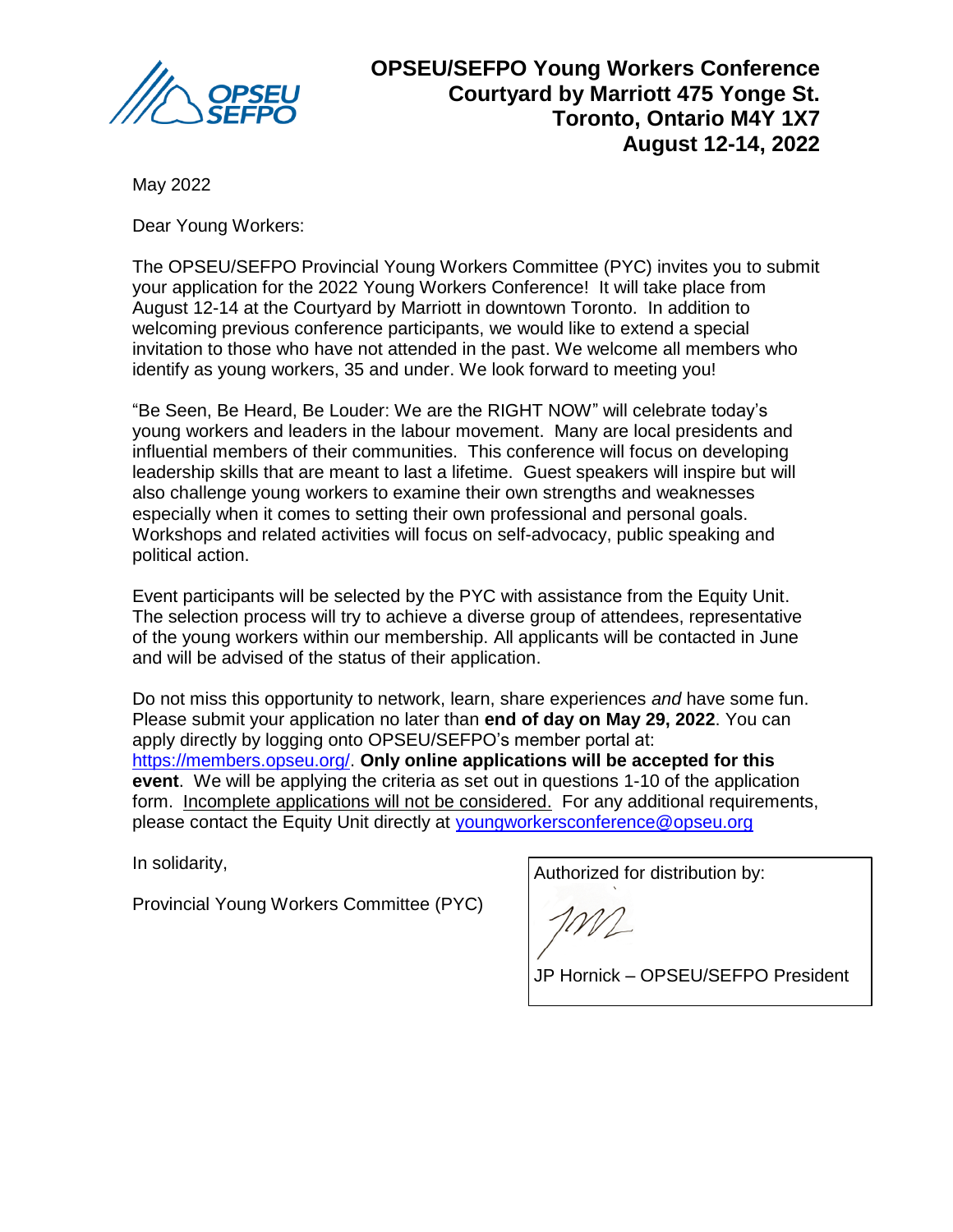

## *About the 14th Annual Young Workers Conference: "Be Seen, Be Heard, Be Louder: We are the RIGHT NOW"*

In recognition of the PYC's motto, this event will EDUCATE, MOTIVATE and MOBILIZE young workers into action whether it is in their local communities, workplaces or in the labour movement.

The event is open to all OPSEU/SEFPO members in good standing, regardless of their union experience, who identify as 35 or younger workers. Members of equityseeking groups are especially encouraged to apply.

Child Care is provided and available throughout the conference: Friday, August 12 from 5pm to 9pm, Saturday, August 13 from 8:30am to 5:00pm, and Sunday, August 14 from 8:30am to 12:00pm. You may submit your child care request upon completion of the selection process.

## **Tentative Conference Agenda**

Friday August 12, 2022

| 5:00 to 7:00 PM          | Registration (dinner on your own)                                                                                                                    |
|--------------------------|------------------------------------------------------------------------------------------------------------------------------------------------------|
| 5:00 PM                  | <b>Smudging Ceremony</b>                                                                                                                             |
| 5:30 to 6:30 PM          | <b>New Delegate Orientation</b>                                                                                                                      |
| 7:00 to 7:20 PM          | Welcome, Conference Logistics, Meet the PYC                                                                                                          |
| 7:20 to 7:40 PM          | Icebreaker/Networking Activity (Rock/Paper/Scissors)                                                                                                 |
| 7:40 to 8:55 PM          | Keynote Speaker - Modernizing the Union Movement                                                                                                     |
| 8:55 to 9:00 PM          | Wrap-up and Adjournment                                                                                                                              |
| Saturday August 13, 2022 |                                                                                                                                                      |
| 8:00 to 9:00 AM          | Breakfast (not provided), Registration Re-opens                                                                                                      |
| 9:00 to 9:15 AM          | Morning Announcements, Networking, Icebreaker                                                                                                        |
| 9:15 to 9:35 AM          | OPSEU/SEFPO President, JP Hornick and<br>OPSEU/SEFPO First Vice-President/Treasurer, Laurie<br>Nancekivell Conference Opening Remarks and<br>Welcome |